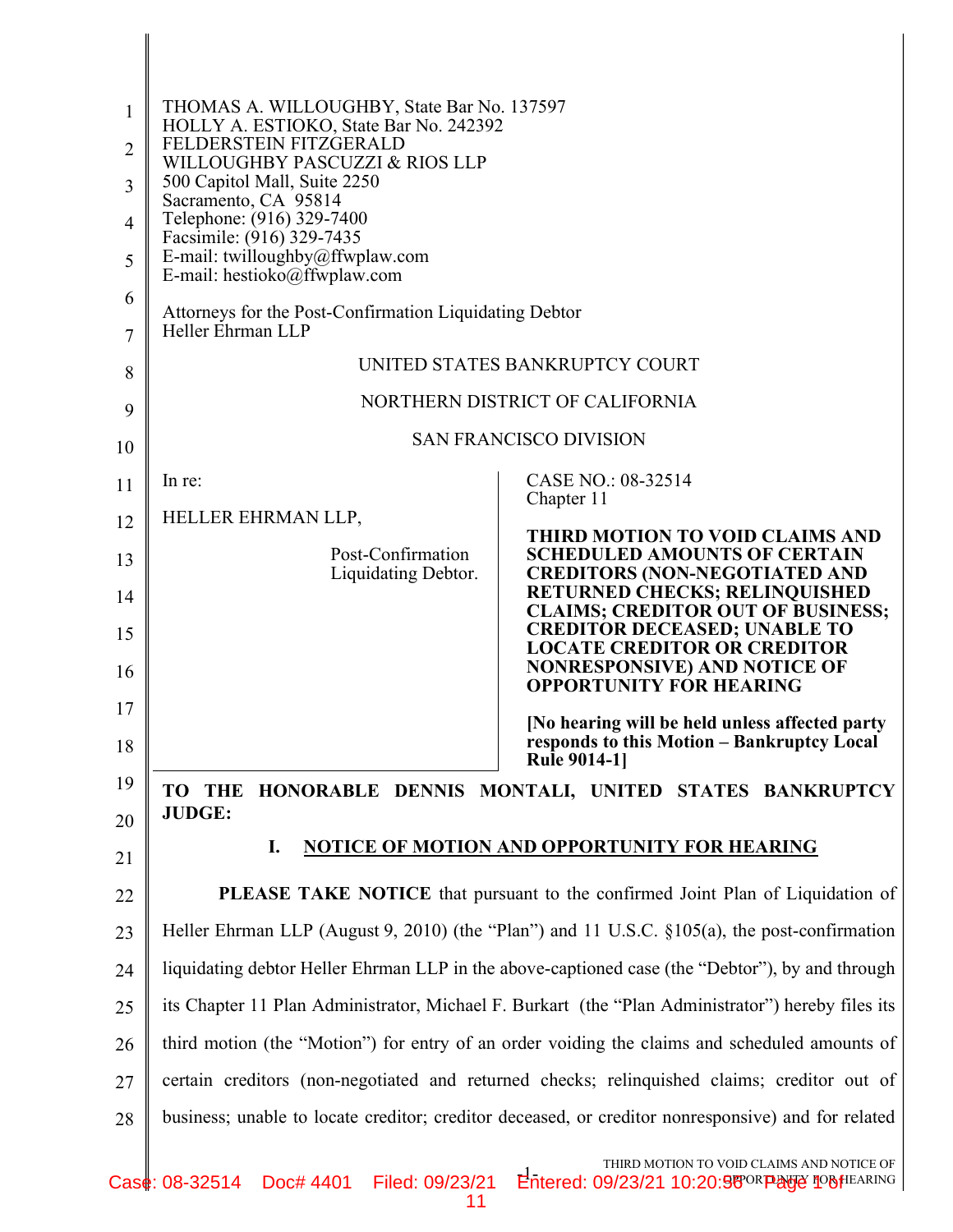1 2 3 4 relief as set forth below. This Motion is based upon the Motion, the Memorandum of Points and Authorities filed concurrently herewith (the "MPA"), the Declaration of Michael F. Burkart filed concurrently herewith (the "Burkart Decl."), and Exhibits 1 through 5 attached to the Burkart Declaration filed concurrently herewith.

5 6 7 8 9 10 11 12 PLEASE TAKE FURTHER NOTICE that creditors and parties in interest should carefully review this Motion, the MPA, the Burkart Declaration, and Exhibits 1 through 5 attached to the Burkart Declaration. TO VIEW ALL OF THE DOCUMENTS AND EXHIBITS FILED IN SUPPORT OF THE MOTION, CREDITORS SHOULD GO TO www.hellerehrman.com AND REFER TO THE "THIRD MOTION TO VOID CLAIMS" **SECTION.** If a creditor or party in interest would prefer either a mail set of all the documents filed in support of this Motion, or emailed pdf's of said documents, please send a request to sdarms@ffwplaw.com

13 14 15 16 17 18 PLEASE TAKE FURTHER NOTICE that, in accordance with Article 5.36 of the Plan, any party objecting to the treatment of their claim as detailed in Exhibits 1 through 5 and/or the relief requested in this Motion must file written opposition and a request for a hearing on the Motion with the United States Bankruptcy Court for the Northern District of California and serve upon counsel for the Debtor within <u>fourteen (14)</u> calendar days of the date of this notice.

- 19 20 21 22 23 24 PLEASE TAKE FURTHER NOTICE that any objection or request for a hearing must be accompanied by any declarations or memoranda of law the requesting party wishes to present in support of its position. If no timely opposition is filed to the requested relief or a request for hearing, the Court may enter an order granting the relief by default without hearing. In the event of timely objection or request for hearing, the Debtor will give at least seven (7) days' written notice of the hearing to the objecting or requesting party.
- 25 26 27 28 PLEASE TAKE FURTHER NOTICE that unless exempted by the Clerk, all attorneys practicing in the Court, including attorneys admitted pro hac vice, are required to file all documents (excluding documents to be placed under seal) electronically via the Court's Electronic Case Filing system. Objections filed by non-attorneys must be filed in paper with the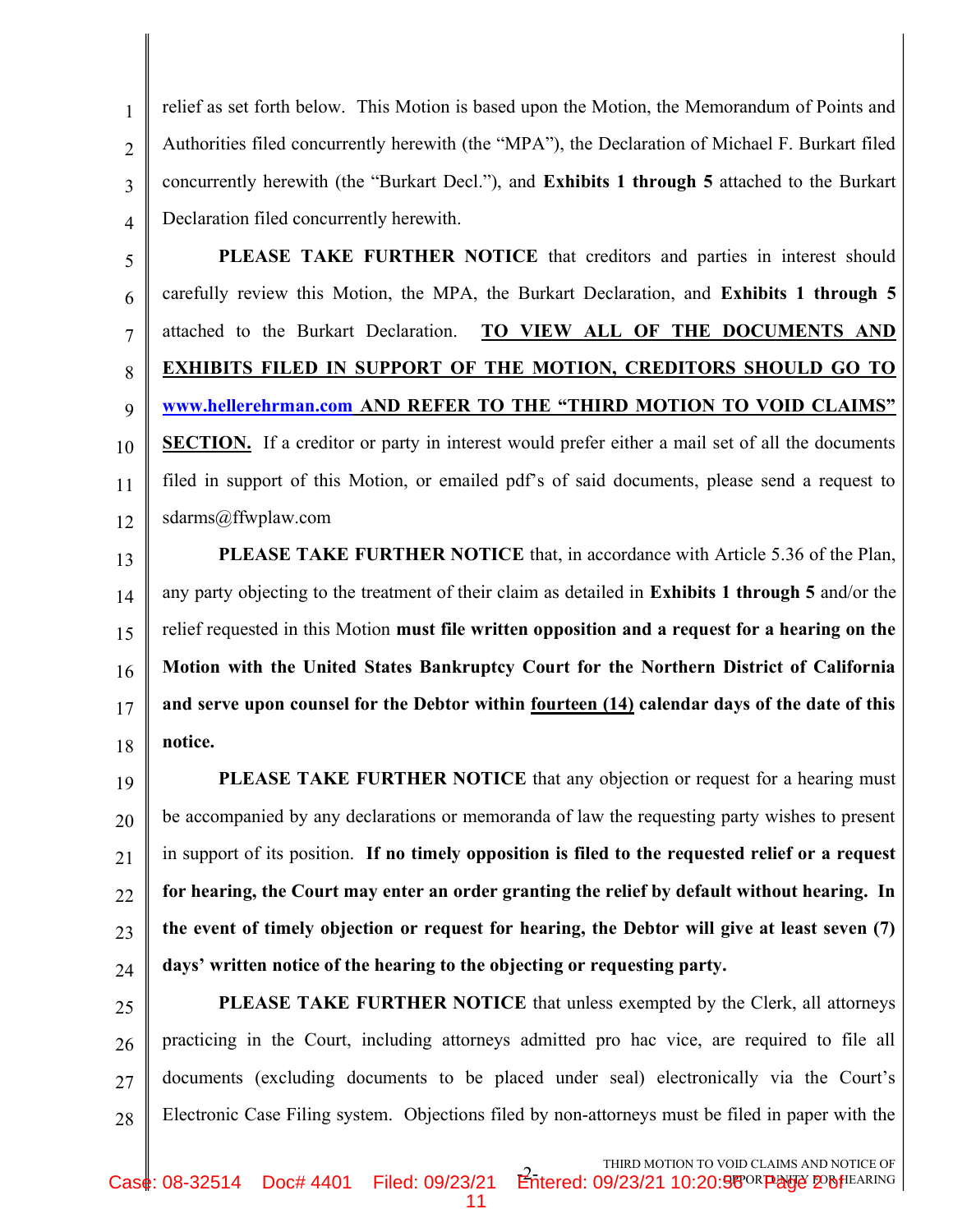Court at the following addresses:

If by mail: 450 Golden Gate Avenue, Mail Box 36099, San Francisco, CA 94102. If by hand delivery or overnight delivery: 450 Golden Gate Avenue, 18<sup>th</sup> Floor, San Francisco, CA 94102.

5 6 7 8 9 10 11 PLEASE TAKE FURTHER NOTICE that any opposition to the Motion must be served upon counsel for the Debtor at the address above in the top left-hand corner of the first page of this Notice as well as on the Office of the United States Trustee, Timothy S. Laffredi, Assistant U.S. Trustee, 450 Golden Gate Avenue, 5<sup>th</sup> Floor, Suite #05-0153, San Francisco, CA 94102, and all other parties who have requested post-confirmation notice in accordance with the Plan requirements (parties requesting post-confirmation notice may be obtained by reviewing the Court's docket).

#### 12

1

2

3

4

### II. MOTION

13 14 15 16 17 18 19 20 21 22 23 Pursuant to 11 U.S.C. § 105(a) and the Joint Plan of Liquidation of Heller Ehrman LLP, the Plan Administrator seeks a court order voiding the claims of certain creditors listed on Exhibits 1 through 5 attached to the Burkart Declaration and for related relief. The Debtor is currently preparing to make an interim distribution to non-employee general unsecured creditors (the "2021 GUC Distribution"). Following the last distribution, the Debtor identified claims that should be voided because the distribution checks for such claims were not negotiated or were returned, the creditors have relinquished their claims, the creditors are out of business, the Debtor is unable to locate such creditors, such creditors are deceased, and/or such creditors are nonresponsive. By this Motion, the Debtor seeks to void each of these claims, and to make the funds from the voided claims available for re-distribution to other holders of allowed claims in the 2021 GUC Distribution and any future distributions.

24

# III. REQUESTED RELIEF

25 26 27 By way of this Motion, the Debtor requests the entry of an Order authorizing the Debtor to: a. Void the claims of Creditors listed on Exhibits 1 through 5;

28

11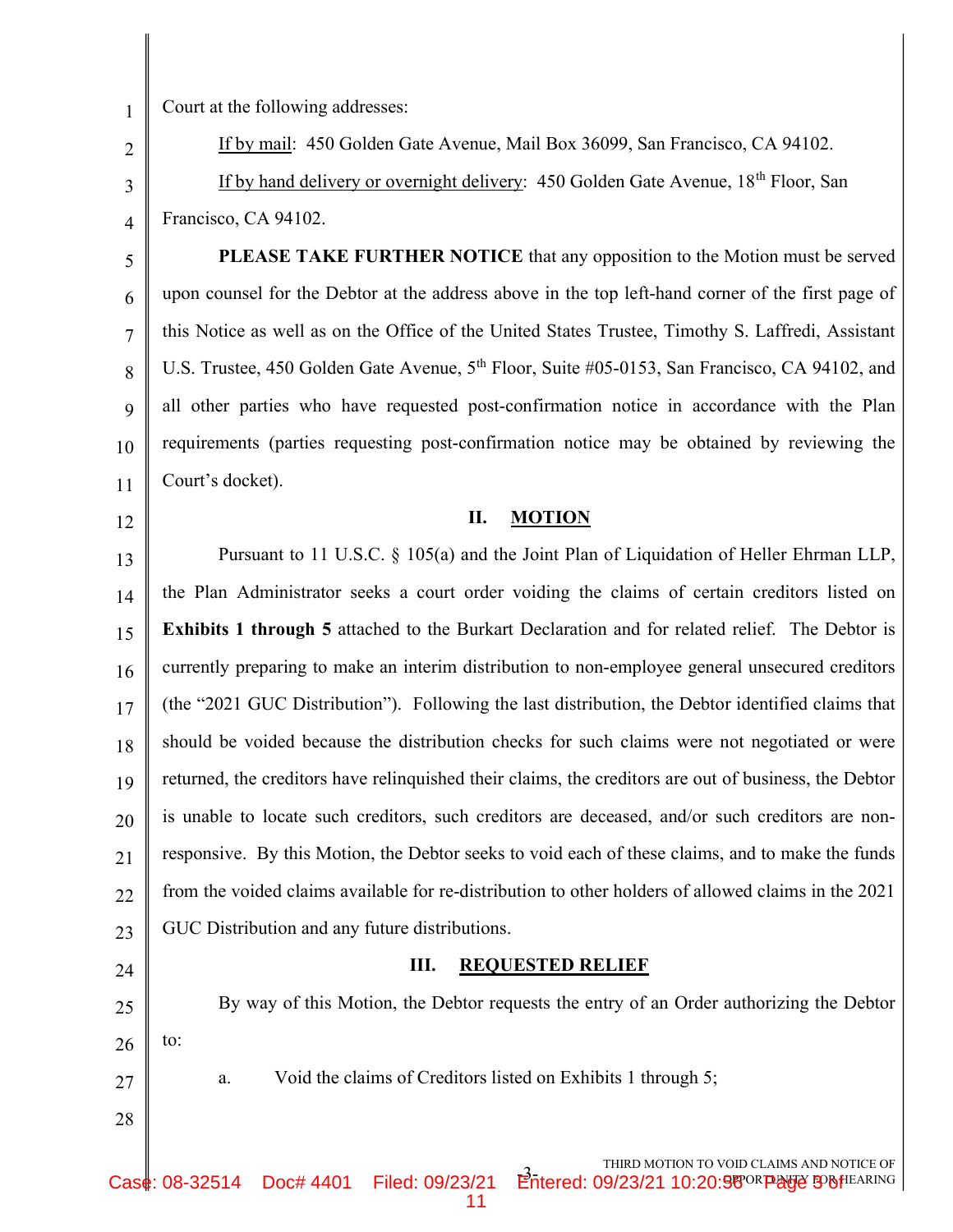| $\mathbf{1}$   | Exclude such Creditors from the 2021 GUC Distribution and from all future<br>$\mathbf b$ .                                                                                                 |  |  |
|----------------|--------------------------------------------------------------------------------------------------------------------------------------------------------------------------------------------|--|--|
| $\overline{2}$ | distributions in this Bankruptcy Case;                                                                                                                                                     |  |  |
| 3              | Redistribute the funds (that had been reserved for the payment of such Creditors'<br>c.                                                                                                    |  |  |
| $\overline{4}$ | claims) to other general unsecured creditors with allowed claims in the 2021 GUC Distribution                                                                                              |  |  |
| 5              | and any future distributions; and                                                                                                                                                          |  |  |
| 6              | d.<br>For such other and further relief as the Court may deem proper.                                                                                                                      |  |  |
| 7              | IV. FACTUAL BACKGROUND <sup>1</sup>                                                                                                                                                        |  |  |
| 8              | <b>Bankruptcy Case and Plan.</b><br>A.                                                                                                                                                     |  |  |
| 9              | Below is a short history of the present case and a description of the prior distribution                                                                                                   |  |  |
| 10             | motions approved in this case. Parties that seek additional information on the history of the case                                                                                         |  |  |
| 11             | should refer to the confirmed Plan (Docket No. 1431) and approved Disclosure Statement Docket                                                                                              |  |  |
| 12             | No. 1153) on file in the case.                                                                                                                                                             |  |  |
| 13             | On December 28, 2008, the Debtor filed a voluntary petition for relief under chapter 11 of                                                                                                 |  |  |
| 14             | the Bankruptcy Code. The Debtor, a 118-year-old international law firm, began the process of                                                                                               |  |  |
| 15             | winding down its business and affairs following the adoption of a Plan of Dissolution by the                                                                                               |  |  |
| 16             | shareholders of the Debtor's limited partners in September 2008. Burkart Decl. at $\P$ 3. On                                                                                               |  |  |
| 17             | January 5, 2009, the Office of the United States Trustee appointed the Official Committee of                                                                                               |  |  |
| 18             | Unsecured Creditors. Burkart Decl. at ¶ 4. On August 13, 2010, the Court entered an order                                                                                                  |  |  |
| 19             | confirming the Plan, which order became effective on September 1, 2010 (the "Effective Date").                                                                                             |  |  |
| 20             | Burkart Decl. at $\P$ 5. Michael F. Burkart is the duly appointed administrator under the Plan (the                                                                                        |  |  |
| 21             | "Plan Administrator") and has been managing the Debtor since the Effective Date. Burkart Decl.                                                                                             |  |  |
| 22             | at $\P$ 6.                                                                                                                                                                                 |  |  |
| 23             | Under the Plan, the Debtor retained the responsibility for claims review, dispute resolution                                                                                               |  |  |
| 24             | and distribution. See Plan sections 5.20-5.22 & 5.27. The Plan has specific provisions for the                                                                                             |  |  |
| 25             | treatment of unclaimed property. See Plan section 5.28.                                                                                                                                    |  |  |
| 26             |                                                                                                                                                                                            |  |  |
| 27             |                                                                                                                                                                                            |  |  |
| 28             | The facts herein are drawn from the Declaration of Michael F. Burkart filed herewith, any<br>exhibit(s) thereto, as well as the pleadings, schedules and other records filed in this case. |  |  |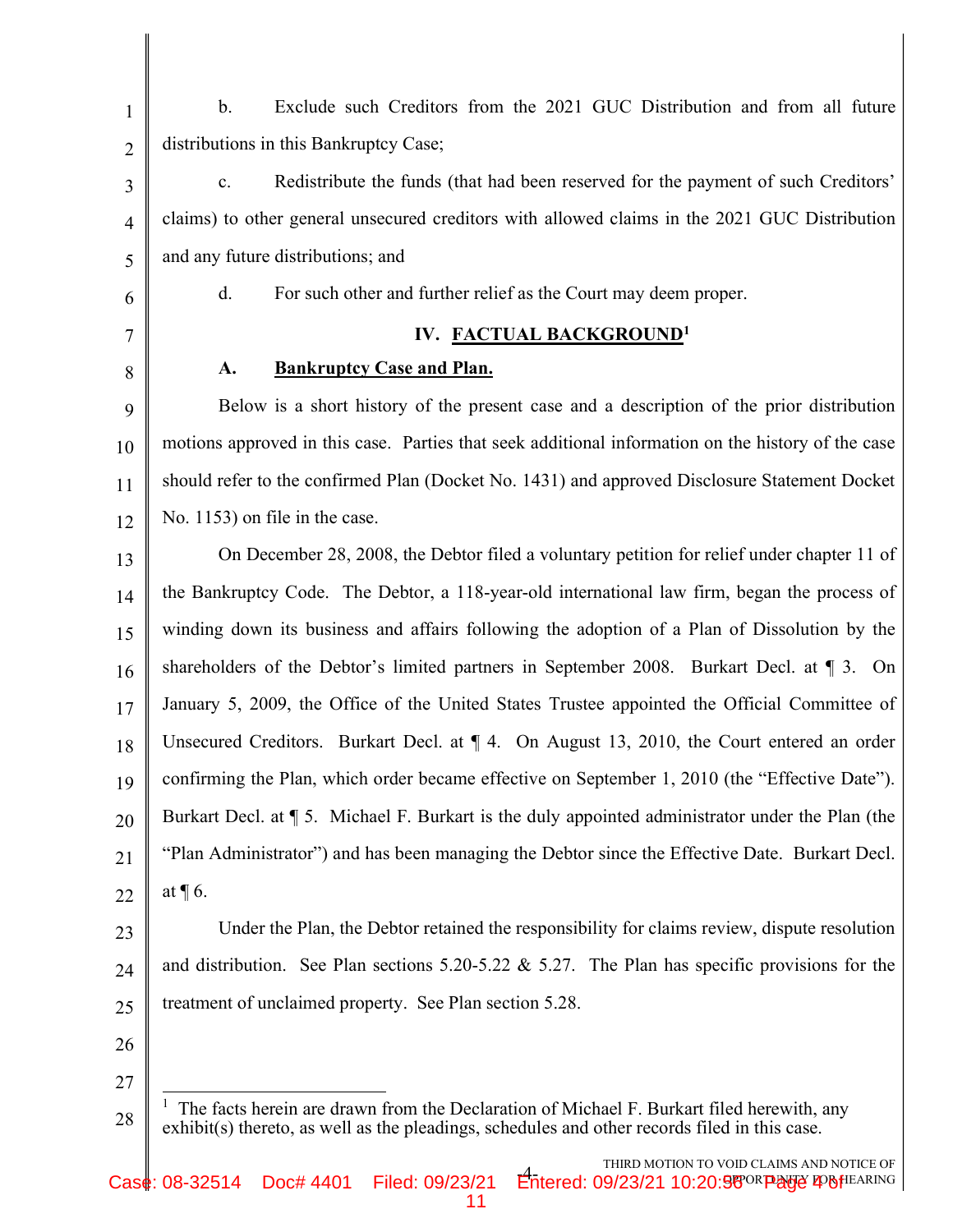The Debtor scheduled certain unsecured creditors on its Schedule F (or Amended Schedule F) and/or certain creditors filed proofs of claim in the Bankruptcy Case, as listed on Exhibits 1 through 5 (collectively, the "Creditors"). Burkart Decl. at ¶ 7.

3 4

1

2

## B. Distributions Under the Plan.

5 6 7 8 9 10 11 The Debtor made two interim distributions in 2011 to general unsecured creditors on September 29, 2011, and December 22, 2011 (of 30% and 8.5%, respectively, for a total distribution percentage of 38.5%), pursuant to this Court's Order dated September 24, 2011 [Docket No. 2549] approving the Liquidating Debtor Heller Ehrman LLP's Motion for Authority to Make 2011 Interim Distribution to General Unsecured Creditors Pursuant to 11 U.S.C.  $\frac{6}{105}$  and Joint Plan of Liquidation of Heller Ehrman LLP (August 9, 2010) (the "First Distribution Motion") [Docket No. 2321]. Burkart Decl. at ¶ 8.

12 13 14 15 16 17 18 The Debtor made an interim distribution in late 2012 and early 2013 to general unsecured creditors in the amount of 5.5% pursuant to this Court's Order dated December 27, 2012 [Docket No. 3174] approving the Liquidating Debtor Heller Ehrman LLP's Motion for Authority to Make Interim Distribution to General Unsecured Creditors Pursuant to 11 U.S.C. § 105(a) and Joint Plan of Liquidation of Heller Ehrman LLP (August 9, 2010) (the "Second Distribution Motion") [Docket No. 3144], bringing the total distributed to general unsecured creditors pursuant to the First and Second Distribution Motions to 44%. Burkart Decl. at ¶ 9.

19 20 21 22 23 24 25 The Debtor made an interim distribution in 2013 to general unsecured creditors in the amount of 9% pursuant to this Court's Order dated June 28, 2013 [Docket No. 3320] approving the Liquidating Debtor Heller Ehrman LLP's Motion for Authority to Make 2013 Interim Distribution to General Unsecured Creditors Pursuant to 11 U.S.C.  $\oint$  105(a) and Joint Plan of Liquidation of Heller Ehrman LLP (August 9, 2010) (the "Third Distribution Motion") [Docket No. 3306], bringing the total distributed to general unsecured creditors pursuant to the First, Second and Third Distribution Motions to 53%. Burkart Decl. at ¶ 10.

26 27 28 The Debtor made an interim distribution in 2016 to general unsecured creditors in the amount of 7% pursuant to this Court's Order dated December 22, 2015 [Docket No. 3722] approving the Liquidating Debtor's Motion for Authority to Make 2015 Interim Distribution to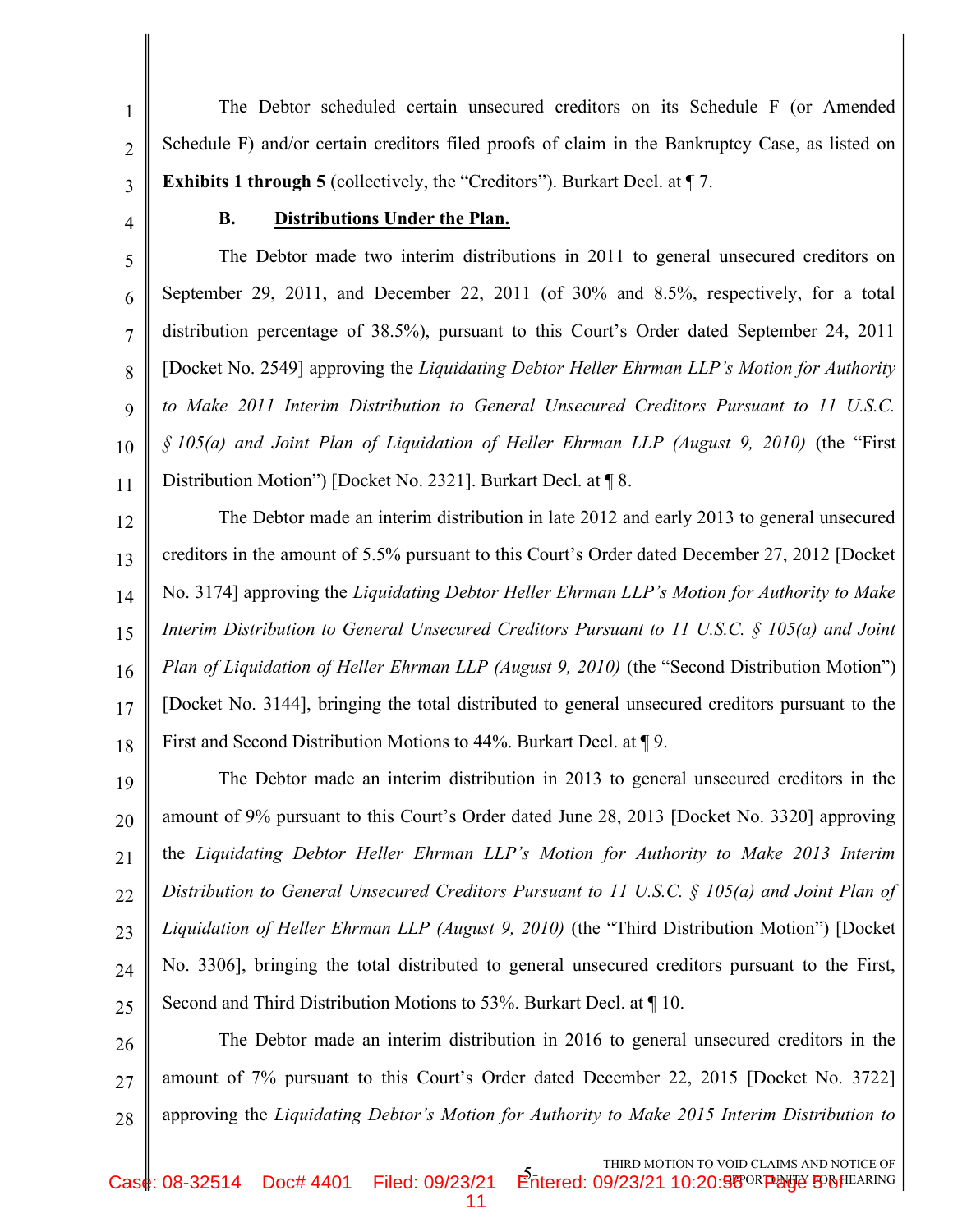General Unsecured Creditors Pursuant to 11 U.S.C. §105(A) and Joint Plan of Liquidation of Heller Ehrman LLP (August 9, 2010) (the "Fourth Distribution Motion") [Docket No. 3712], bringing the total distributed to general unsecured creditors pursuant to the First, Second, Third, and Fourth Distribution Motions to 60%. Burkart Decl. at ¶ 11.

1

2

3

4

5 6 7 8 9 10 11 12 13 14 On August 13, 2020, the Debtor filed its Post-Confirmation Liquidating Debtor Heller Ehrman LLP's Motion for Authority to Make Final Distribution to the Employee and PBGC General Unsecured Creditors Pursuant to 11 U.S.C. § 105(a) and Joint Plan of Liquidation of Heller Ehrman LLP (August 9, 2010) and Notice of Opportunity for Hearing [Docket No. 4287], seeking authority to make a final distribution of 4% to the Debtor's former employee ("Employee") and Pension Benefit Guaranty Corporation ("PBGC") general unsecured claimants (the "2020 Employee Distribution") and for related relief. The Court granted the motion [Docket No. 4305] and the Debtor made the distributions to the Employee and PBGC general unsecured creditors, bringing the total distributed to Employee and PBGC general unsecured creditors pursuant to the First, Second, Third, Fourth, and 2020 Employee Distribution Motions to 64%. Burkart Decl. at ¶ 12.

15 16 In addition, all Remaining Priority Claims (listed in the "Allowed Claims Distribution Schedule" to the First Distribution Motion) have been previously paid. Burkart Decl. at  $\P$  13.

17 18 19 20 21 22 23 24 All litigation regarding Disputed Claims has been finally resolved, including the claim of Paravue. As this Court is aware, the Debtor had engaged in a lengthy battle with Paravue in connection with its claim in this case, including on appeal. On June 12, 2020, and June 30, 2020, respectively, Paravue filed new appeals with the Bankruptcy Appellate Panel ("BAP") in connection with orders entered in connection with its claim [BAP Case No. 20-1141 and BAP Case No. 20-1157, respectively]. These appeals were finally resolved by the Ninth Circuit's Order Dismissing Appeals dated April 20, 2021, which was entered on May 12, 2021 [see Dkt. No. 34 in Case 20-1157]. Burkart Decl. at ¶ 14.

25 26 27 28 The Plan Administrator had intended to make a final distribution to non-employee general unsecured claimants and to close this bankruptcy case once the Paravue claim was resolved. However, the Plan Administrator has recently received funds in the amount of approximately \$2.6 million in connection with an unexpected distribution from a Heller investment, specifically, the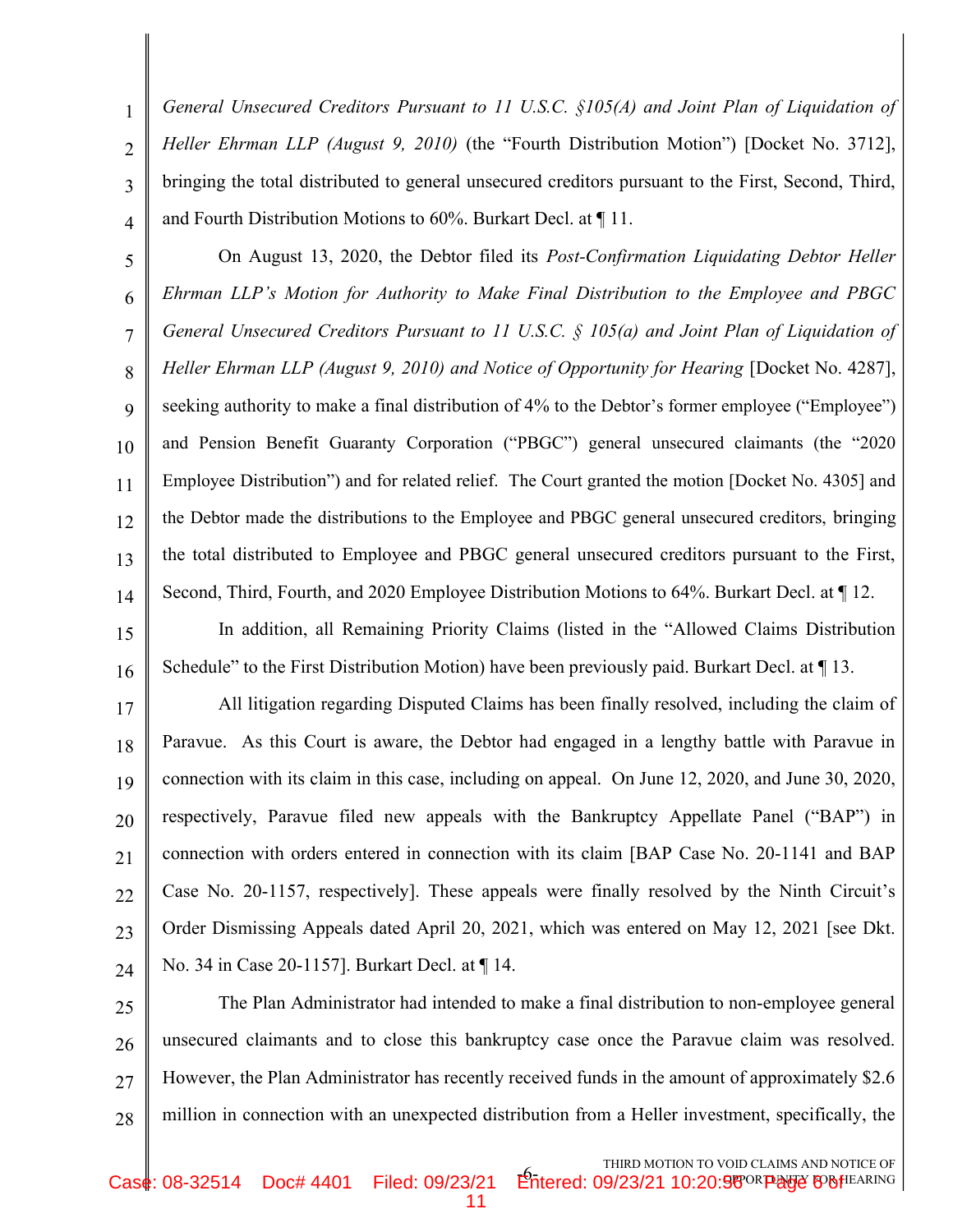1 2 3 4 5 6 7 8 9 VLG Investment Fund 2002. In light of these changed circumstances—the receipt of a large amount of funds and the possibility of more funds to be received in the future—the Plan Administrator now believes that it is in the best interests of creditors to keep the bankruptcy case open, and further believes that it would be fair and equitable to make an interim distribution to non-employee general unsecured claimants at this time. The distribution percentage to the nonemployee general unsecured claimants will be 4%, which is the same percentage the employee general unsecured claimants received in their 2020 Employee Distribution, and will bring the total distribution to the non-employee general unsecured claimants to 64% (the same as the employee general unsecured claimants). Burkart Decl. at ¶ 15.

10

## C. First Motion to Void.

11 12 13 14 15 Following the first two distributions, the Debtor filed its First Motion to Void Claims and Scheduled Amounts of Certain Creditors (Non-Negotiated Checks; Unable to Locate Creditor; Non-Responsive) (the "First Void Motion"). The Court granted the First Void Motion by Order dated December 14, 2012 [Docket No. 3162], and the claims identified therein were voided. Burkart Decl. at ¶ 16.

16

#### D. Second Motion to Void.

17 18 19 20 21 22 Following the third and fourth distributions, the Debtor filed its Second Motion to Void Claims and Scheduled Amounts of Certain Creditors (Non-Negotiated and Returned Checks; claims Relinquished; Unable to Locate Creditor or Creditor Nonresponsive) and Notice of Opportunity for Hearing (the "Second Void Motion"). The Court granted the Second Void Motion by Order dated October 9, 2014 [Docket No. 3633] and the claims identified therein were voided. Burkart Decl. at ¶ 17.

23

## E. Current (Third) Motion to Void.

24 25 26 27 The Debtor is currently preparing to make an interim distribution to non-employee general unsecured creditors. Following the last distribution, the Debtor identified additional claims that should be voided because the distribution checks for such claims were not negotiated or were returned, the creditors have relinquished their claims, the creditors are out of business, the Debtor

28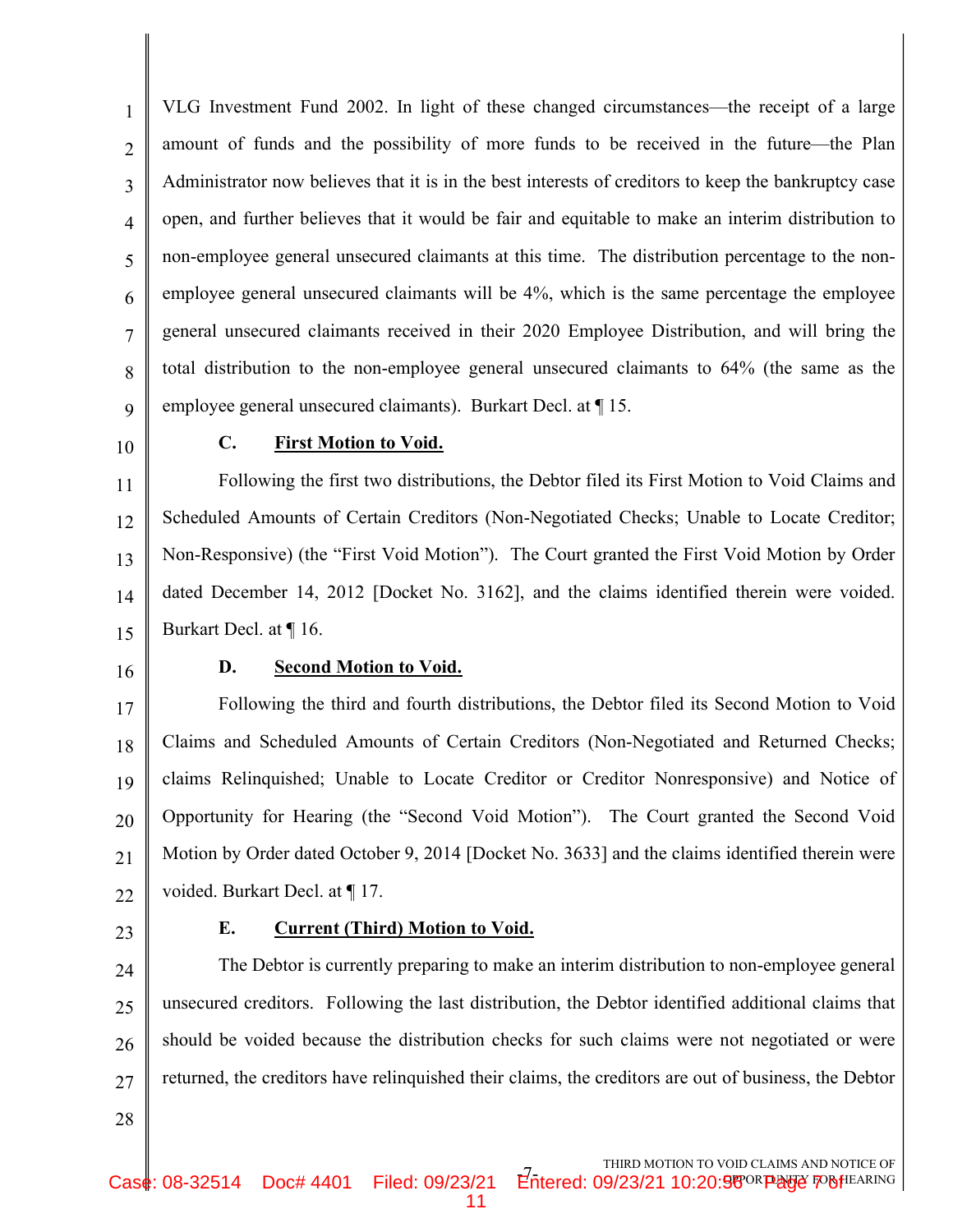is unable to locate such creditors, such creditors are deceased, and/or such creditors are nonresponsive. Burkart Decl. at ¶ 18.

3

1

2

## F. Pre-Distribution Letters to Creditors.

4 5 6 7 8 9 In anticipation of the distribution,<sup>2</sup> in February 2020, the Debtor sent out 118 letters to those creditors who did not cash their distribution check in the last (fifth) distribution, seeking further information. Of the 118 letters that were sent in February, approximately 74 of those letters were returned to the Debtor indicating such problems as "Attempted- Not Known," "Return to Sender," "Not Deliverable as Addressed," "Moved," or "Unable to Forward," etc. Burkart Decl. at ¶ 19.

10 11 12 13 14 15 16 17 In addition, in May 2020, the Debtor sent approximately 1,905 pre-distribution letters to all creditors with Allowed Claims to confirm their addresses for an anticipated distribution. Among other creditors, letters were sent to: (1) creditors who did not cash their distribution check in the last (fifth) distribution (122 creditors); and to (2) creditors whose distribution was anticipated to be de minimus in a final distribution (134 creditors). Of these letters, approximately 370 letters were returned to the Debtor indicating such problems as "Attempted-Not Known," "Return to Sender," "Not Deliverable as Addressed," "Moved," or "Unable to Forward," etc. Burkart Decl. at ¶ 20.

18 19 20 21 22 In addition, in May 2021, the Debtor again sent approximately 1,756 pre-distribution letters to creditors with Allowed Claims to confirm their addresses for this year's distribution. Of these letters, approximately 320 letters were returned to the Debtor indicating such problems as "Attempted- Not Known," "Return to Sender," "Not Deliverable as Addressed," "Moved," or "Unable to Forward," etc. Burkart Decl. at ¶ 21.

23

## G. Claims to Be Voided.

24 25

## 1. With Respect to the Creditors on Exhibit 1- "Two Strikes" (Two Non-Negotiated or Returned Checks):

26

27

None of the distribution checks sent to these Creditors were negotiated following the fourth and fifth distributions. Many of the checks were returned to the Debtor indicating

<sup>28</sup>   $2$  At that time, the Debtor thought the distribution would be a final distribution, and the letters indicated the same.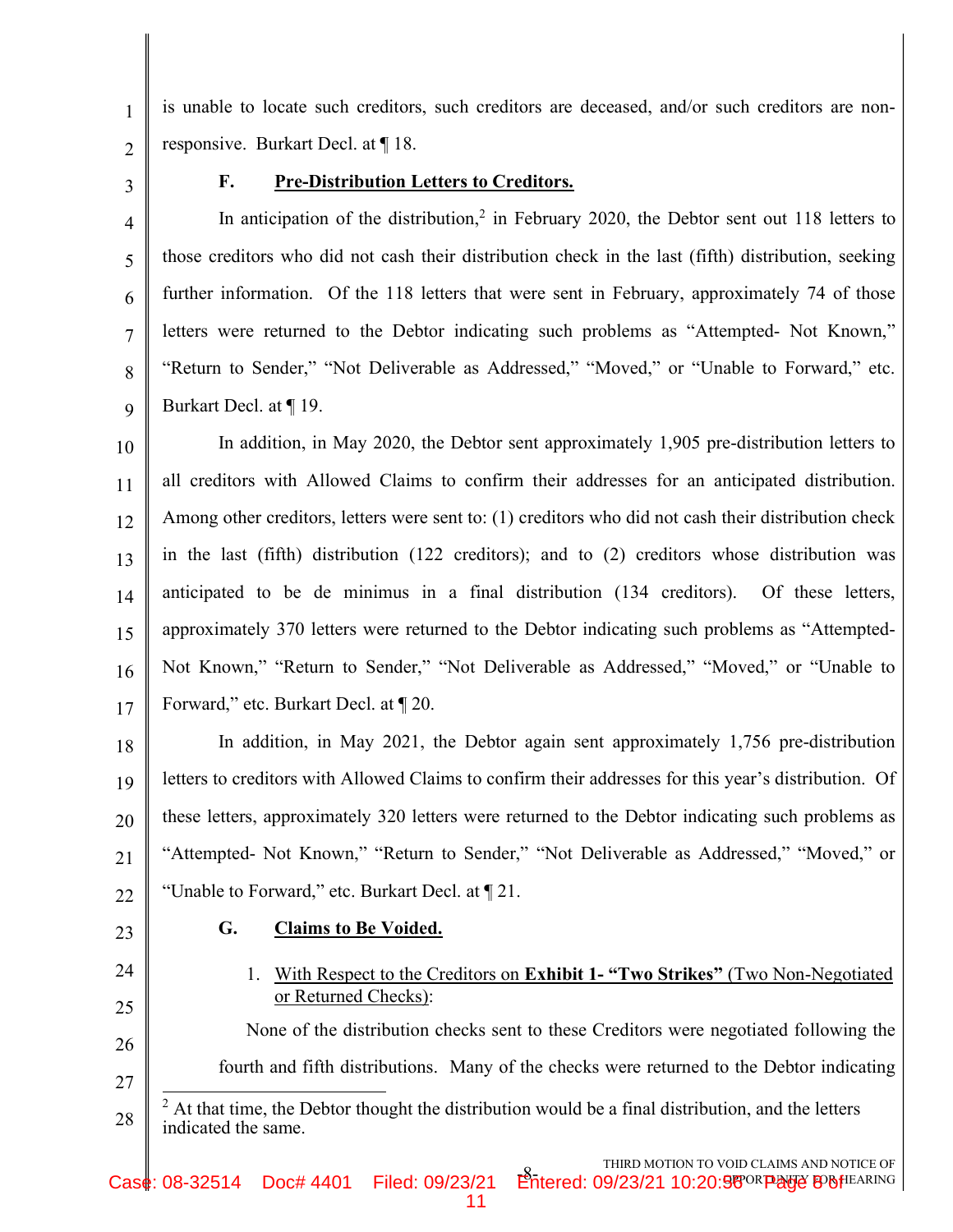| 1              | such problems as "Attempted- Not Known," "Return to Sender," "Not Deliverable as                  |
|----------------|---------------------------------------------------------------------------------------------------|
| $\overline{2}$ | Addressed," "Moved," or "Unable to Forward," etc. Burkart Decl. at 122.                           |
| 3              | 2. With Respect to the Creditors on Exhibit 2- "One Strike Plus" (One Non-                        |
| 4              | Negotiated or Returned Check Plus No Response to 2020 Letters or Letters<br>Returned):            |
| 5              | None of the distribution checks sent to these Creditors were negotiated following the             |
| 6              |                                                                                                   |
| 7              | fifth distribution and there was no response to the letters mailed to such creditors in           |
|                | February 2020, May 2020 and/or in May 2021, or such letters were returned. Many of the            |
| 8              | checks and/or letters were returned to the Debtor indicating such problems as "Attempted-         |
| 9              | Not Known," "Return to Sender," "Not Deliverable as Addressed," "Moved," or "Unable               |
| 10             | to Forward," etc. Burkart Decl. at $\P$ 23.                                                       |
| 11             | 3.<br>With Respect to the Creditors on Exhibit 3- Relinquished (No Claim/Claims)                  |
| 12             | Relinquished):                                                                                    |
| 13             | None of the distribution checks sent to these Creditors were negotiated following the             |
| 14             | fourth and/or fifth distributions. All of these creditors have returned their distribution        |
| 15             | checks to the Debtor, indicating that: (1) there is no amount due; and/or (2) the creditor is     |
| 16             | relinquishing its claim. For example, these Creditors have stated that there is "nothing          |
| 17             | due," or they have asked to be "taken off the distribution list," or they have returned           |
| 18             | checks with the word "Refused" on the envelope. Burkart Decl. at $\P$ 24.                         |
| 19             | 4. With Respect to the Creditors on Exhibit 4- Out of Business (Creditor Out of                   |
| 20             | Business):                                                                                        |
| 21             | None of the distribution checks sent to these Creditors were negotiated following the             |
| 22             | fourth and/or fifth distributions. The Debtor has since learned after doing internet              |
| 23             | searches that the Creditors appear to be no longer in business. Burkart Decl. at $\mathbb{I}$ 25. |
| 24             | With Respect to the Creditors on Exhibit 5- Deceased (Creditor Deceased):<br>5.                   |
| 25             | Creditors on Exhibit 5 are individuals that the Debtor is informed and believes are               |
| 26             | deceased. The Plan Administrator has attempted to contact such creditors' heirs, but such         |
| 27             | heirs either are unknown or the Plan Administrator has not received a response from               |
| 28             | potential heirs. Burkart Decl. at $\P$ 26.                                                        |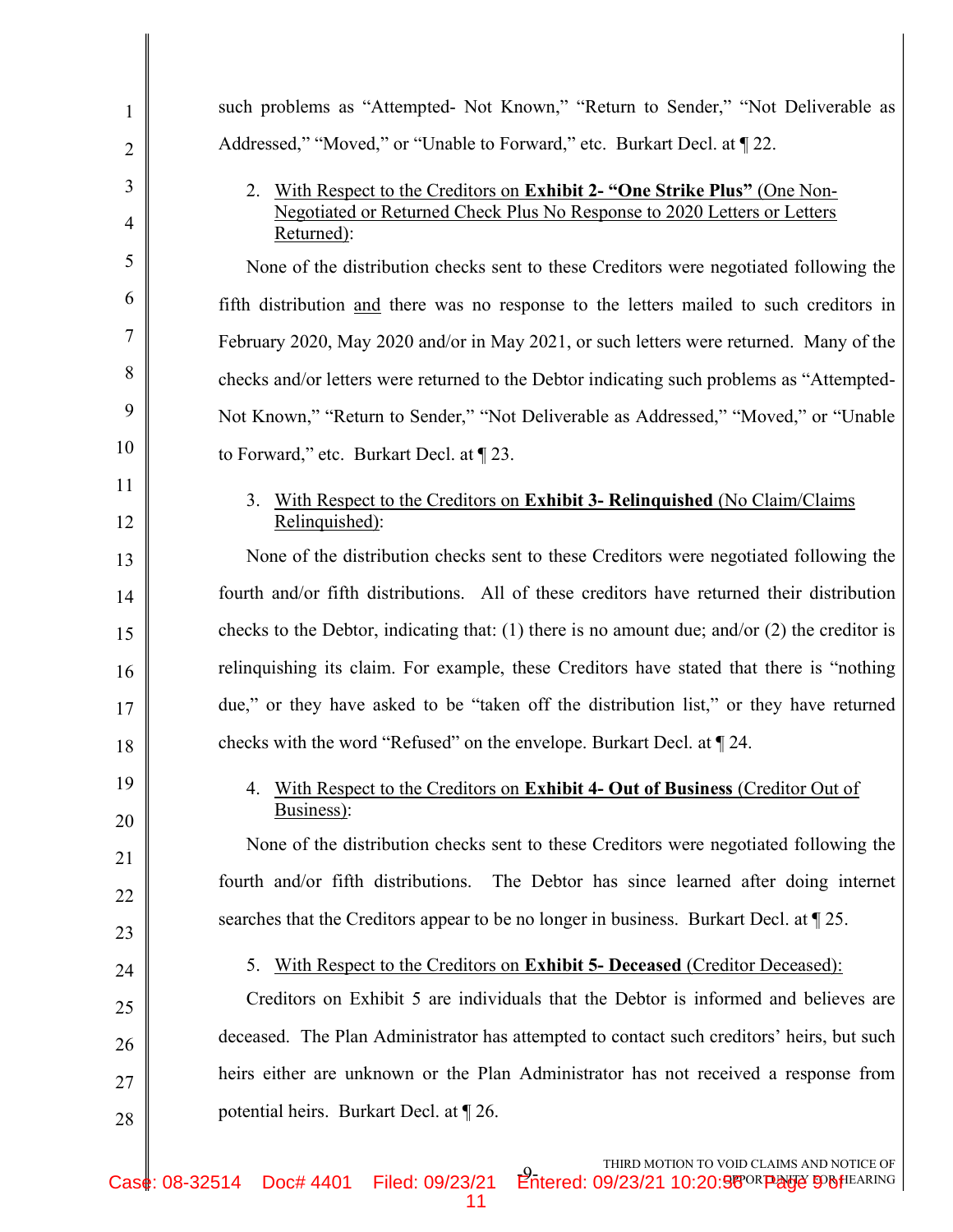1

2

3

5

6

7

8

#### H. Debtor's Efforts to Locate and Communicate with Creditors.

4 The Debtor has sent the February 2020, May 2020, and May 2021 letters discussed above. In addition, the Debtor has made numerous attempts to locate a current address for notices and for reissue of the Creditors' distribution checks, including Internet searches, Secretary of State searches, reviewing the Debtor's financial records, and contacting former Heller clients and vendors, and even former Heller attorneys and staff. When such research produced an alternate address, the Debtor re-mailed notices and change of address forms to such creditors. The Debtor has also attempted to contact Creditors by telephone and e-mail. Burkart Decl. at ¶ 27.

9 10 11 12 13 Nevertheless, the Debtor has been unable to properly locate the creditors listed on Exhibits 1 through 5, and/or their distribution amounts remain unclaimed. The 90-day period for unclaimed property, as set forth in Section 5.28 of the Plan (discussed in the MPA) has longsince expired (based upon the date that the last distribution checks were mailed, January 2016). Burkart Decl. at ¶ 28.

14

#### I. Relevant Plan Provisions.

15 16 17 18 19 20 21 As discussed more fully in the attached MPA, the Plan at Section 5.28 [Unclaimed Property] provides, *inter alia*, that (1) creditors have the obligation to file change of address forms with the Court and to serve such changes of address of the Plan Administrator; (2) if creditors fail for two consecutive times to claim any cash within 90 days from the date of distribution, such creditors are subject to having their claims excluded from future distributions; and that (3) upon such forfeiture, such cash will be made available for redistribution to other creditors with allowed claims.

22 23 24 25 26 27 Because the Debtor has been unable to properly locate the creditors listed on Exhibits 1 through 5, and/or their distribution amounts remain unclaimed, the Creditors have relinquished their claims, the Creditors are out of business, and the Creditors are deceased, it is appropriate and in the unsecured creditors' best interest to void the claims of the Creditors listed on Exhibits 1 through 5 and to include in the current distribution the funds that had been reserved for these Creditors.

28

//